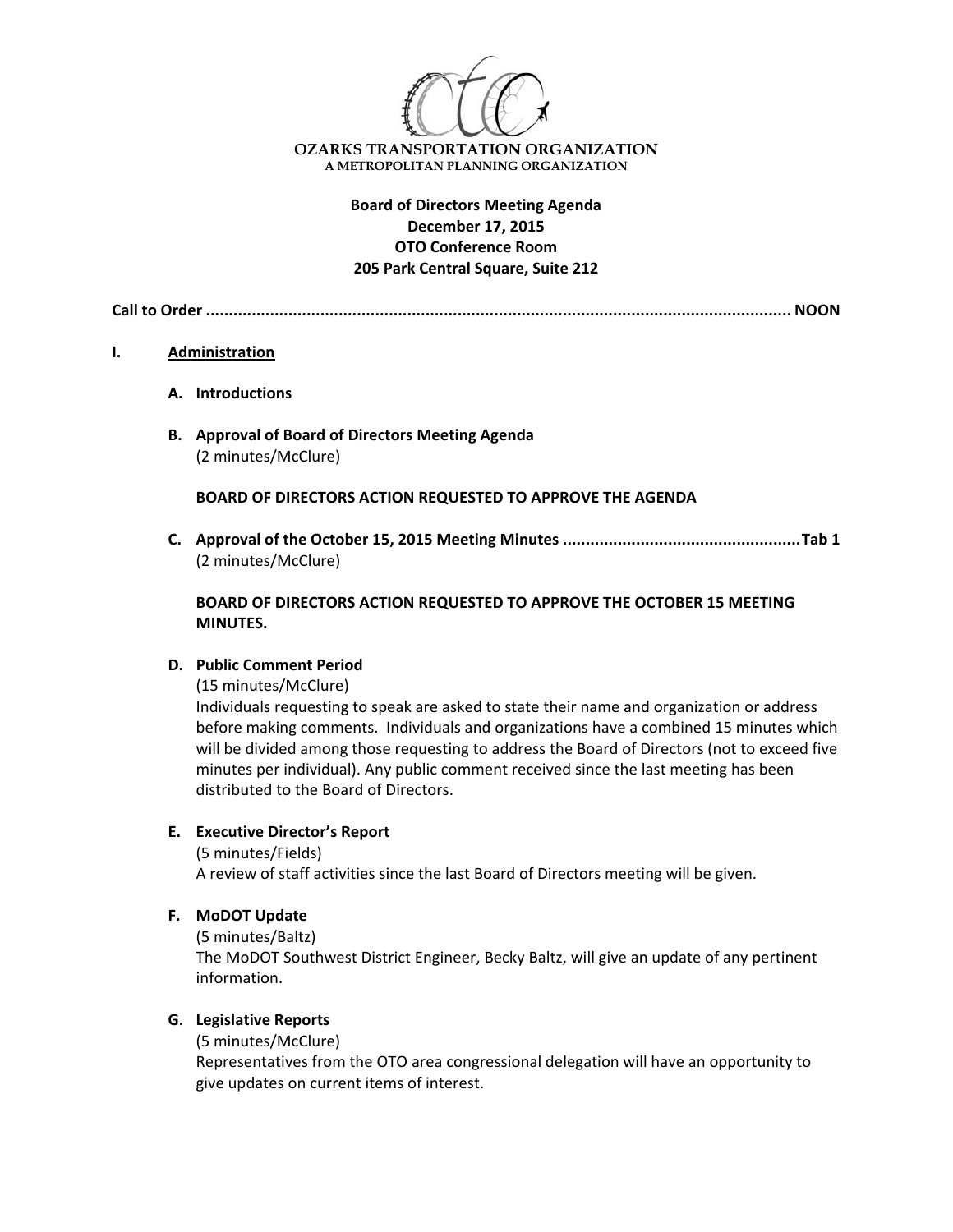### **II. New Business**

**A. Amendment Number Eight to the FY 2015‐2018 TIP ....................................................Tab 2** (5 minutes/Longpine) There are ten changes requested to the Transportation Improvement Program which is included for member review.

## **BOARD OF DIRECTORS ACTION REQUESTED TO APPROVE AMENDMENT 8 TO THE FY 2015‐ 2018 TRANSPORTATION IMPROVEMENT PROGRAM.**

**B. Annual Listing of Obligated Projects ............................................................................Tab 3** (5 minutes/Longpine) Staff will present the annual listing of obligated projects in the OTO area as required for Metropolitan Transportation Planning and Programming in federal law, CFR §450.332.

## **BOARD OF DIRECTORS ACTION REQUESTED TO APPROVE THE ANNUAL LISTING OF OBLIGATED PROJECTS.**

**C. Federal Funds Balance Report .....................................................................................Tab 4** (10 minutes/Longpine) An updated federal funds balance report is included. Members are requested to review the report and advise staff of any discrepancies.

#### **NO ACTION REQUIRED – INFORMATIONAL ONLY**

**D. STP‐Urban Advance Policy Amendment.......................................................................Tab 5** (5 minutes/Fields) An amendment is being requested by staff to amend the STP‐Urban advance policy to allow for greater participation.

### **BOARD OF DIRECTORS ACTION REQUESTED TO APPROVE THE STP‐URBAN ADVANCE POLICY AMENDMENT**

**E. Federal Functional Classification Map Change Request................................................Tab 6**  (10 minutes/Longpine) There are four changes to the Federal Functional Classification Map requested and outlined in the attached materials.

# **BOARD OF DIRECTORS ACTION REQUESTED TO REVIEW AND APPROVE THE PROPOSED FEDERAL FUNCTIONAL CLASS CHANGES.**

**F. Independent Single Audit Report for FY 2014‐2015......................................................Tab 7** (10 minutes/Krischke and Rodgers) Jim Krischke, OTO Treasurer and Cinda Rodgers, Independent Auditor will provide an overview of the FY 2014‐2015 Independent Financial Audit Report.

## **BOARD OF DIRECTORS ACTION REQUESTED TO ACCEPT THE FY 2014‐2015 INDEPENDENT SINGLE AUDIT REPORT.**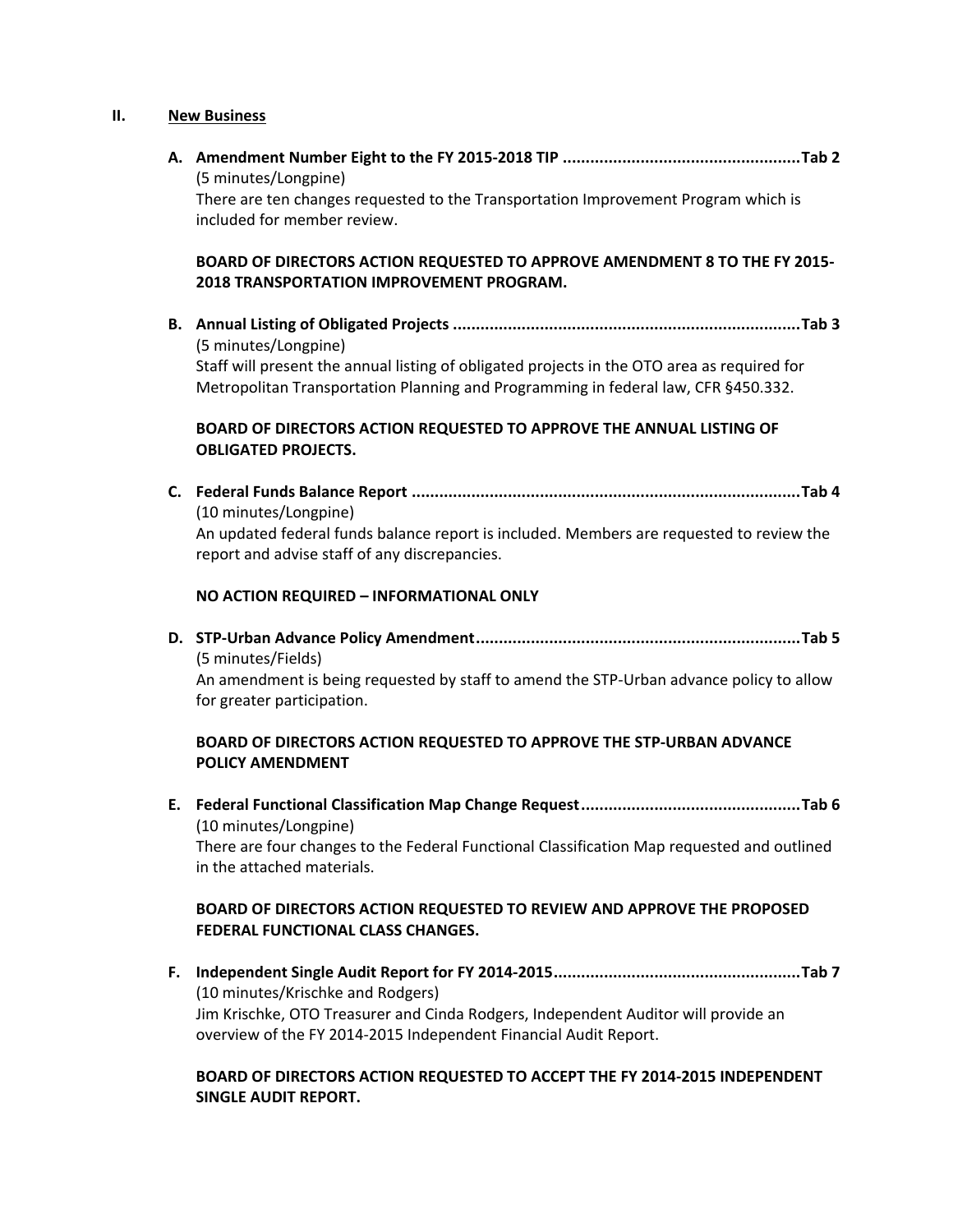**G. Financial Statements for 1st Quarter 2015‐2016 Budget Year ......................................Tab 8** (5 minutes/Krischke) OTO Board Treasurer, Jim Krischke, will present the first quarter financial report.

**BOARD OF DIRECTORS ACTION REQUESTED TO ACCEPT THE FIRST QUARTER FINANCIAL REPORT.**

**H. Nominating Committee Report....................................................................................Tab 9** (5 minutes/Nominating Committee) The OTO Board of Directors Nominating Committee will present the 2016 Slate of Officers, Executive Committee members(1‐year term) and OTO appointed Citizen‐At‐Large nominee (3‐year term).

# **BOARD OF DIRECTORS ACTION REQUESTED TO APPOINT THE OFFICERS, EXECUTIVE COMMITTEE MEMBERS AND CITIZEN‐AT‐LARGE FOR THE 2016 OTO BOARD OF DIRECTORS.**

**I. Recogntion of Departing Members and Welcome to new Chairman and Vice‐Chairman** (5 Minutes/McClure)

**NO ACTION REQUIRED**

**J. OTO Board of Directors 2016 Meeting Schedule ........................................................Tab 10**

**NO ACTION REQUIRED – INFORMATIONAL ONLY**

### **III. Other Business**

- **A. Board of Directors Member Announcements** (5 minutes/Board of Directors Members) Members are encouraged to announce transportation events being scheduled that may be of interest to OTO Board of Directors members. **B. Transportation Issues For Board of Directors Member Review**  (5 minutes/Board of Directors Members) Members are encouraged to raise transportation issues or concerns that they have for future agenda items or later in‐depth discussion by the OTO Board of Directors. **C. Articles for Board of Directors Member Information..................................................Tab 11** (Articles attached)
- **IV.** Adjourn meeting. A motion is requested to adjourn the meeting. Targeted for **1:00 P.M.**

The next Board of Directors regular meeting is scheduled for Thursday, February 18 , 2015 at 12:00 P.M. in OTO Offices at 205 Park Central East, Suite 212.

### Attachments

Pc: Ken McClure, Springfield City Council